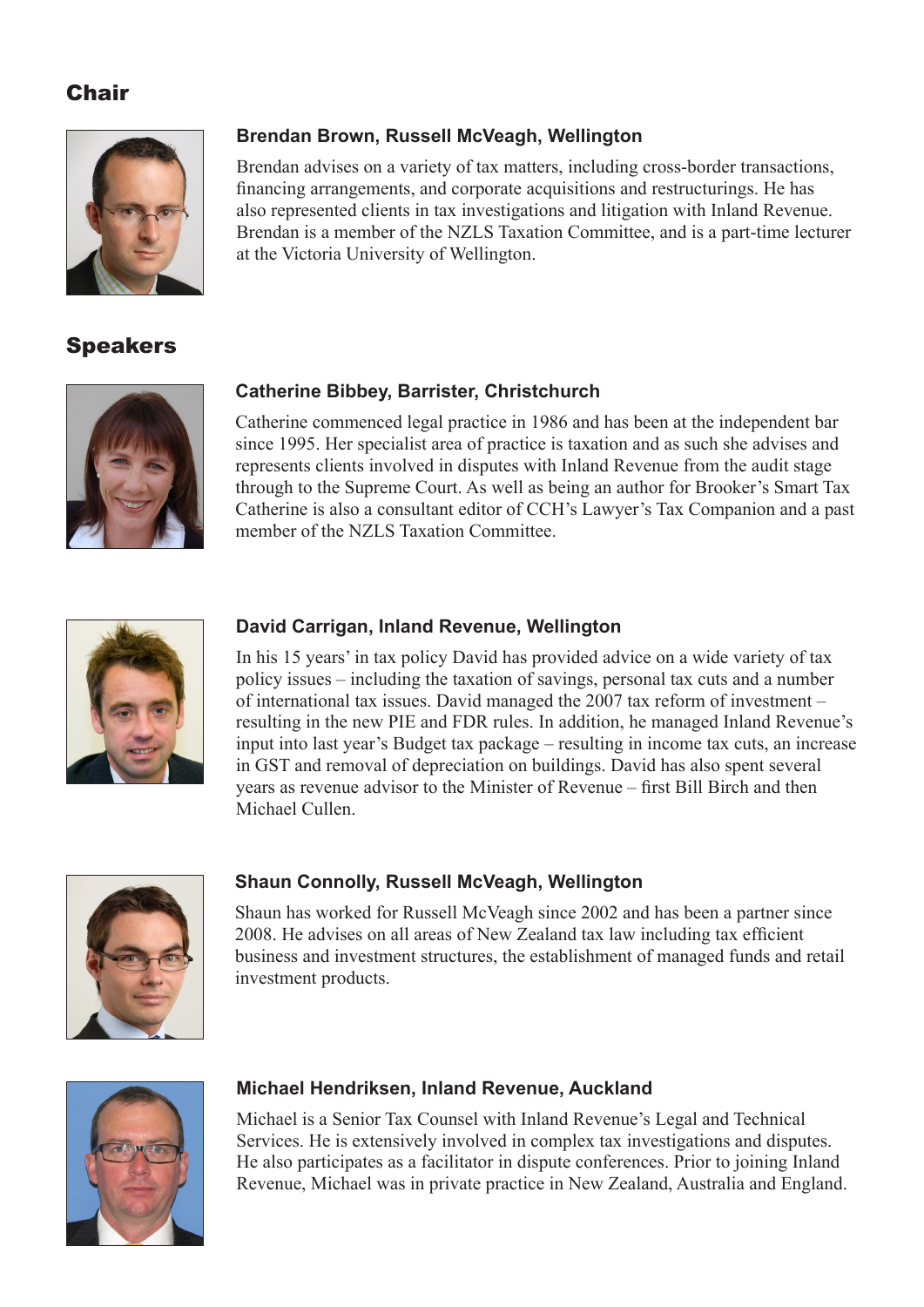# Speakers



# **Mark Keating, Barrister and Senior Lecturer, University of Auckland, Auckland**

Mark was contracted for over 10 years to the Inland Revenue Department's specialist aggressive tax investigations teams and was a consultant to Crown Law during the structured finance litigation. He now represents private clients in their disputes with Inland Revenue. Mark has been published numerous times on tax topics and for several years directed the Master of Tax programme at the University of Auckland. He has been retained by CCH to author a new text entitled A Practical Guide to Tax Disputes.



# **Mike Lennard, Barrister, Wellington**

Mike was a Crown Prosecutor in the early 1990s, Director of Litigation at Inland Revenue from 1996 to 2004, and has practised as a barrister from 2004. His main area of practice is tax disputes and litigation. He frequently advises and acts for clients who have been subjected to Inland Revenue search powers. Mike is on the Board of Advisors of Taxation Today and regularly contributes to that publication.



#### **David Patterson, Consultant, Chapman Tripp, Wellington**

David advises on mergers and acquisitions; cross-border financing; commercial transactions and tax disputes. He is Chairman of Tennis New Zealand and a Board member of Solid Energy and Fulbright New Zealand. He is past chair of the International Fiscal Association (2006/2007); and a past member of Government Tax Review 2001 and Tax Education Office.



#### **John Peterson, Minter Ellison Rudd Watts, Wellington**

John has practised tax law in New York and London and has been a tax partner at Minter Ellison Rudd Watts since 2008. He is a former Commonwealth Scholar with a BCL in trusts and taxation from Oxford and an LLM in International Tax from NYU. John is on the Editorial Committee of Taxation Today and is currently writing the CCH guide on Partnership Taxation in New Zealand (due for publication in the first half of 2012).



#### **Casey Plunket, Chapman Tripp, Auckland**

Casey has extensive experience in the tax aspects of corporate acquisitions, mergers and restructurings, both on-shore and cross-border. He has advised US, UK and Australian investors in particular on structuring their NZ direct investment. Casey has advised NZ and foreign institutions on cross-border structured finance transactions involving electricity, forestry and telecommunications. More recently, he has participated in structuring managed and private equity funds, and in designing tax-effective investment products.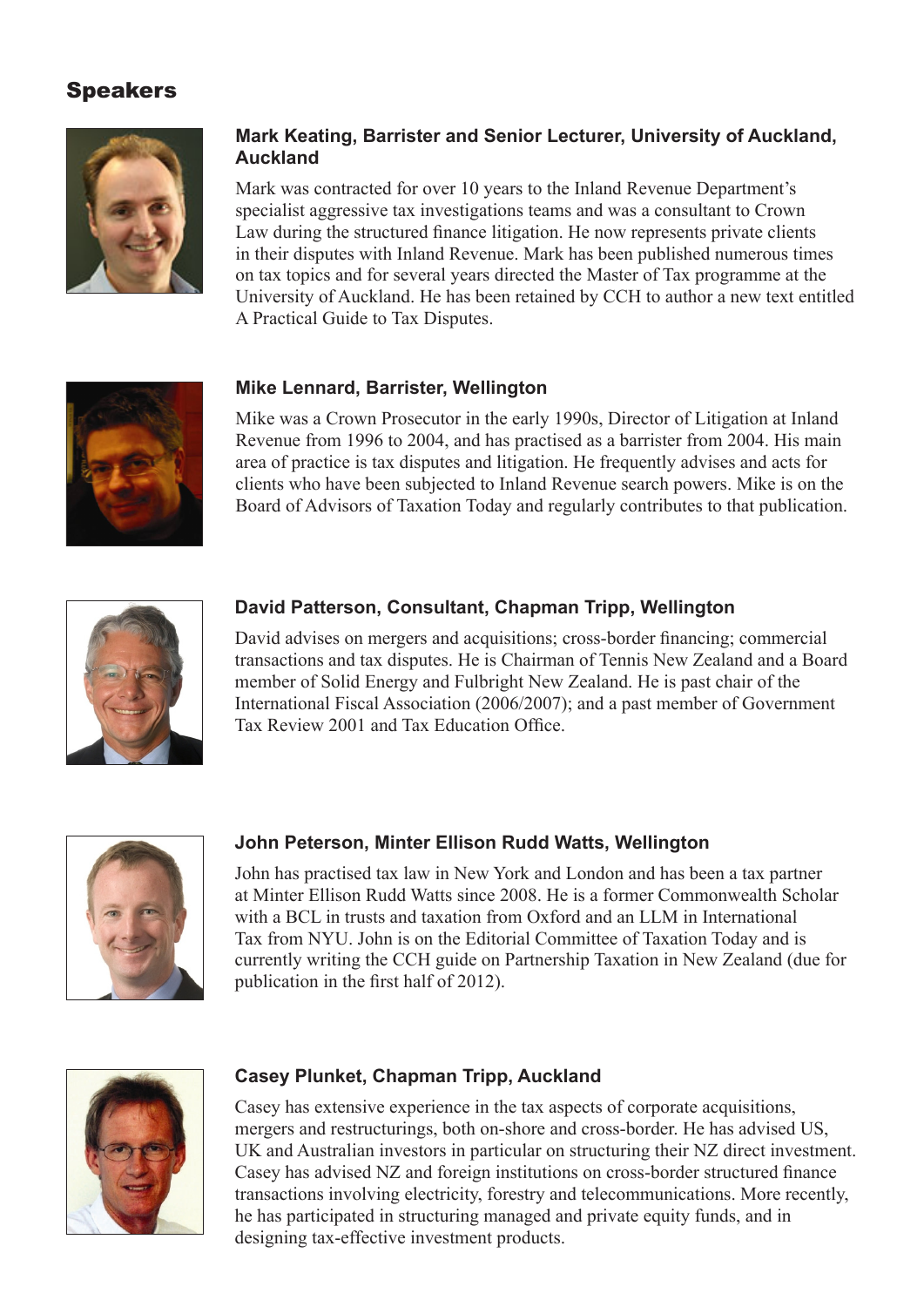# Speakers



#### **Duncan Robertson, BNZ, Auckland**

Duncan is a Tax Manager in Bank of New Zealand's in-house tax team based in Auckland. He provides advice and support for the Bank's business activities, with a particular focus on funding. As a member of the tax team he also has responsibility for interacting with the Inland Revenue and ensuring that the Bank fulfils its compliance and reporting requirements. Duncan has over 10 years' of experience working in the banking sector, having previously worked for ABN AMRO Bank N.V. and The HongKong and Shanghai Banking Corporation in London and Hong Kong.

#### **Graham Tubb, Inland Revenue, Wellington**

Graham is Group Tax Counsel, Legal and Technical Services responsible for the national LTS group, and ensuring that all of Service Delivery receives competent professional advice on the revenue legislation. Before joining Inland Revenue in 2003 he was a partner at a large New Zealand law firm, specialising in tax. Some of the key projects he has worked on include the Department's approach to care and management, avoidance and penalties, the dispute rules and the introduction of national special interest groups to LTS. He is a member of the Technical Governance Committee, and the National Rulings Committee.



#### **Jarrod Walker, Bell Gully, Auckland**

Jarrod is a Senior Associate in the tax practice at Bell Gully, Auckland. He advises on a variety of corporate tax matters including financing structures, mergers and acquisitions and investment vehicles. He also assists clients in relation to tax disputes with the Inland Revenue. He has prior experience as a banking and finance lawyer, having worked with international law firms Clifford Chance and Allen & Overy in Amsterdam, London and Hong Kong.



# **Karen Whitiskie, Inland Revenue, Wellington**

Karen has been the Director Litigation at Inland Revenue since 2004. She heads the Litigation Management Unit which leads and manages Inland Revenue's tax challenge proceedings and other complex litigation including Judicial Reviews and Appeals. Karen is a member of a number of the Department's internal Technical Governance groups and was part of the committee which worked with NZLS and NZICA on the Dispute Resolution Process.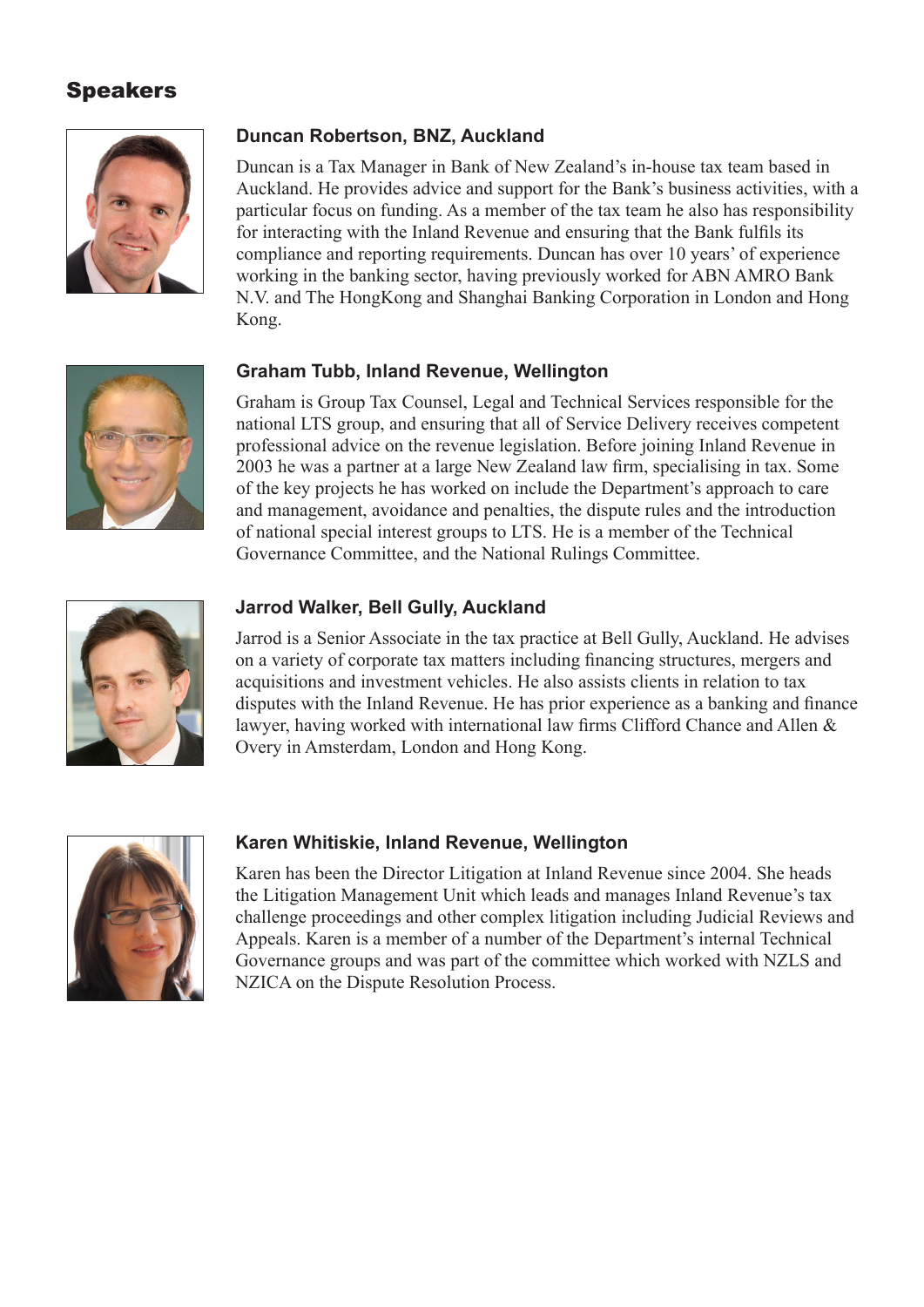# **CONTENTS**

# In session order

| Catherine Bibbey and Michael Hendriksen                           |
|-------------------------------------------------------------------|
|                                                                   |
| Mark Keating and Karen Whitiskie                                  |
| Tax Governance – practitioners advising boards and audit and risk |
| <b>David Patterson</b>                                            |
| Managing tax risks in documenting and implementing commercial     |
| Shaun Connolly and Jarrod Walker                                  |
|                                                                   |
| Casey Plunket (comments by David Carrigan)                        |
|                                                                   |
| John Peterson                                                     |
|                                                                   |
| Mike Lennard and Graham Tubb                                      |
| (Appendix 1)                                                      |